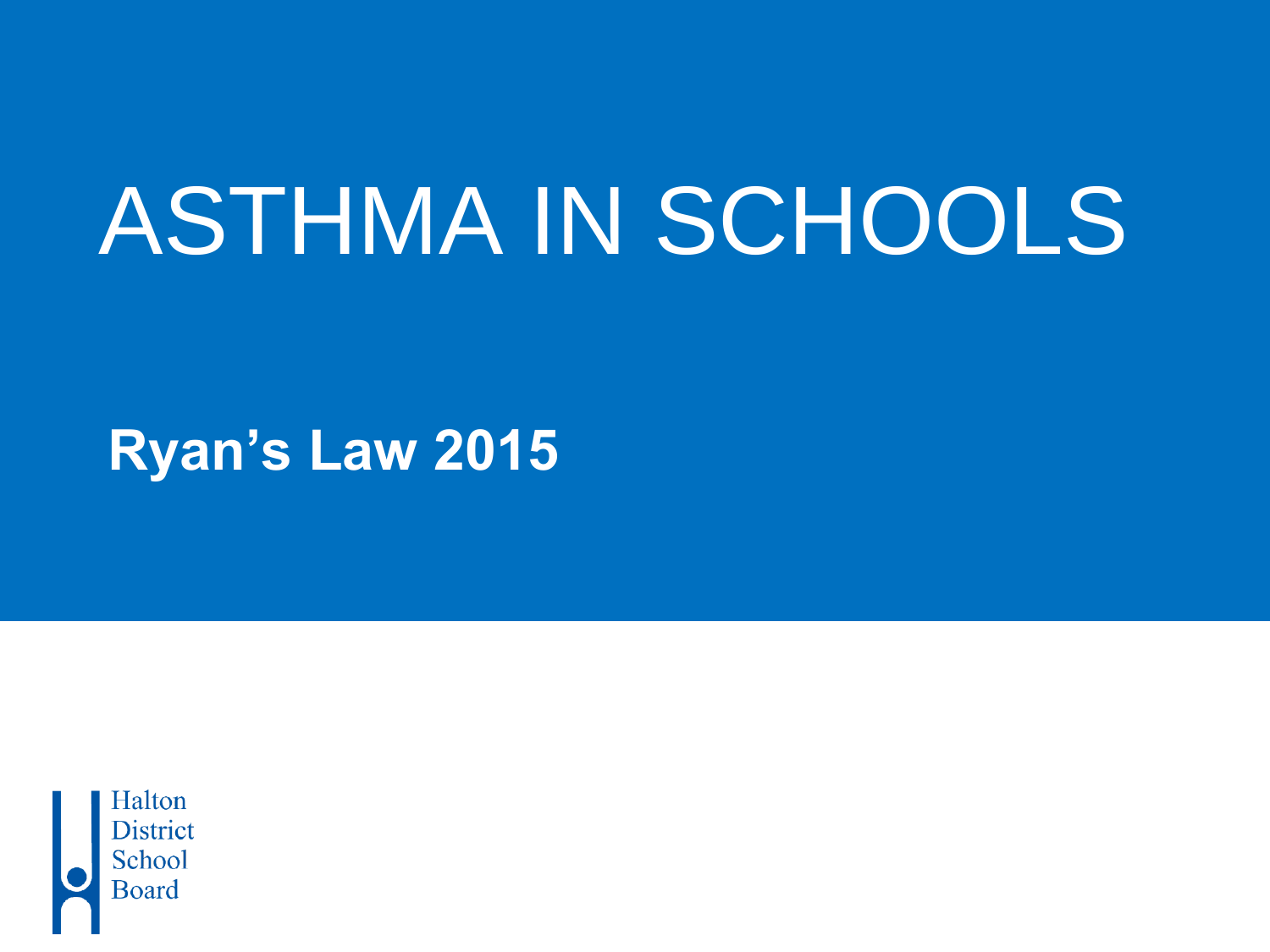#### **Managing Asthma in School Objectives:**

- •Know and Understand key components of Ryan's Law
- •Be able to recognize signs & symptoms of worsening asthma
- •Know how to manage worsening asthma episodes
- •Know where to access information and resources related to asthma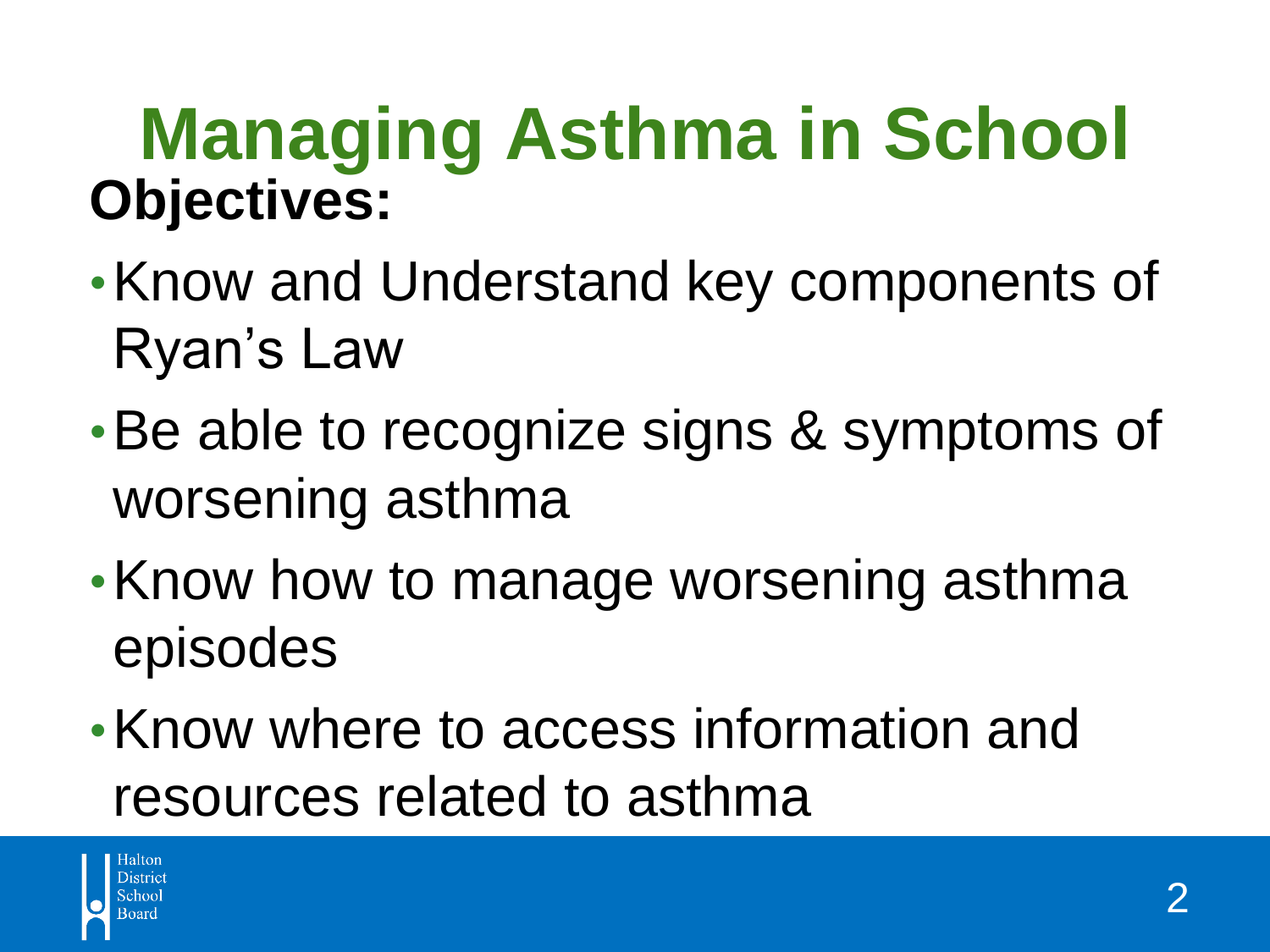#### Ryan's Law – Ensuring Asthma Friendly Schools, April 2015 •Key components:

- ensure that all students have easy access to their prescribed reliever inhaler(s) medications;
- identify asthma triggers and employ strategies that reduce the risk of exposure to asthma triggers in classrooms and common school areas, and in planning field trips,
- provide education and regular training on recognizing and preventing asthma triggers, recognizing when symptoms are worsening and managing asthma exacerbations for all employees and others who are in direct contact with students on a regular basis,
- Require that every school principal inform school board personnel and others who are in direct contact on a regular basis with a student with asthma about the contents of the student's asthma management plan.

•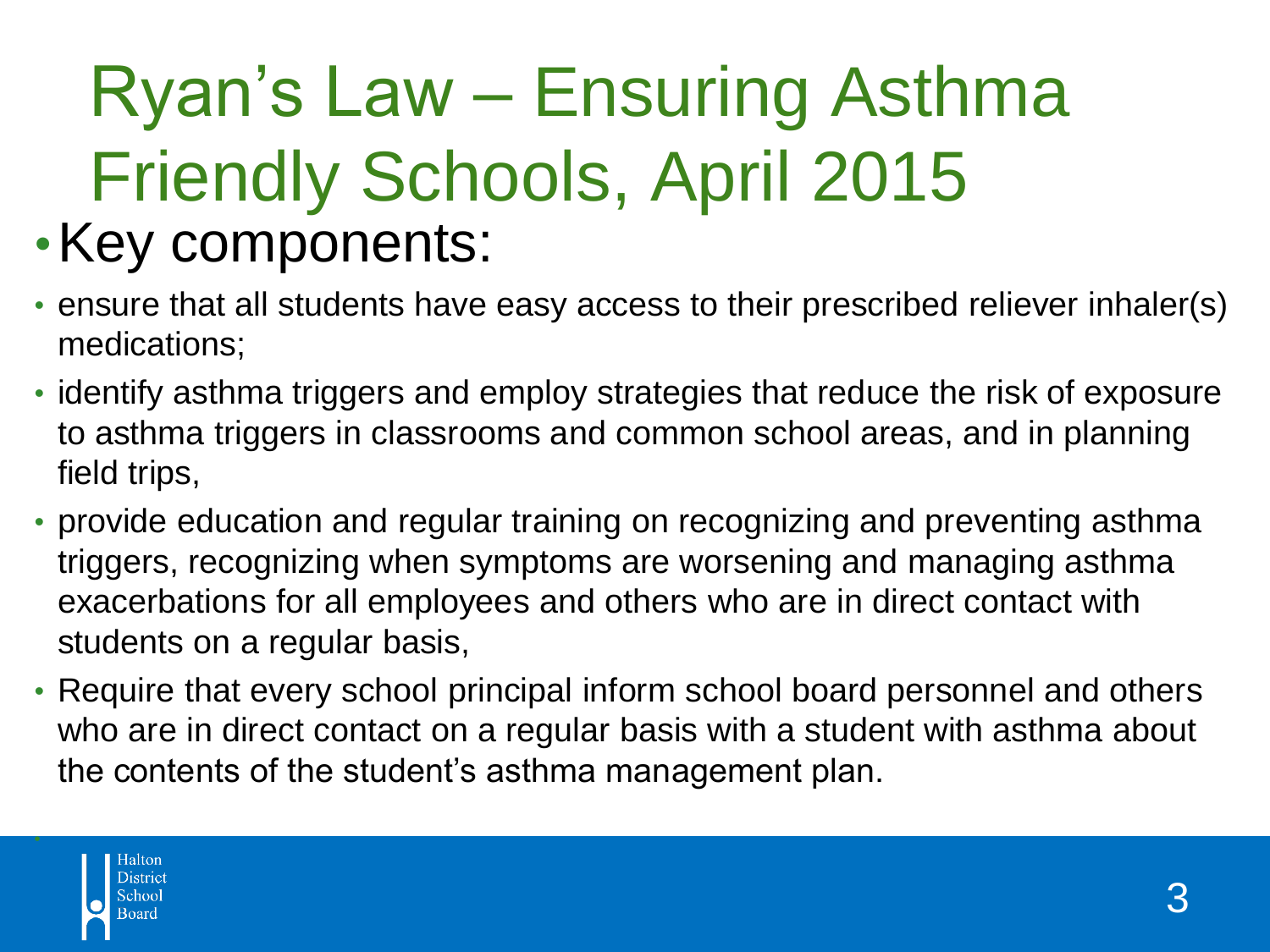#### HDSB Asthma Protocol revisions

- •Asthma Protocol can be located by schoogling 'Asthma' or by clicking here.
- •Student management plans are created and maintained for students JK-12.
- •Training and educational resources have been updated to include MOE resources developed in response to Ryan's Law, 2015.

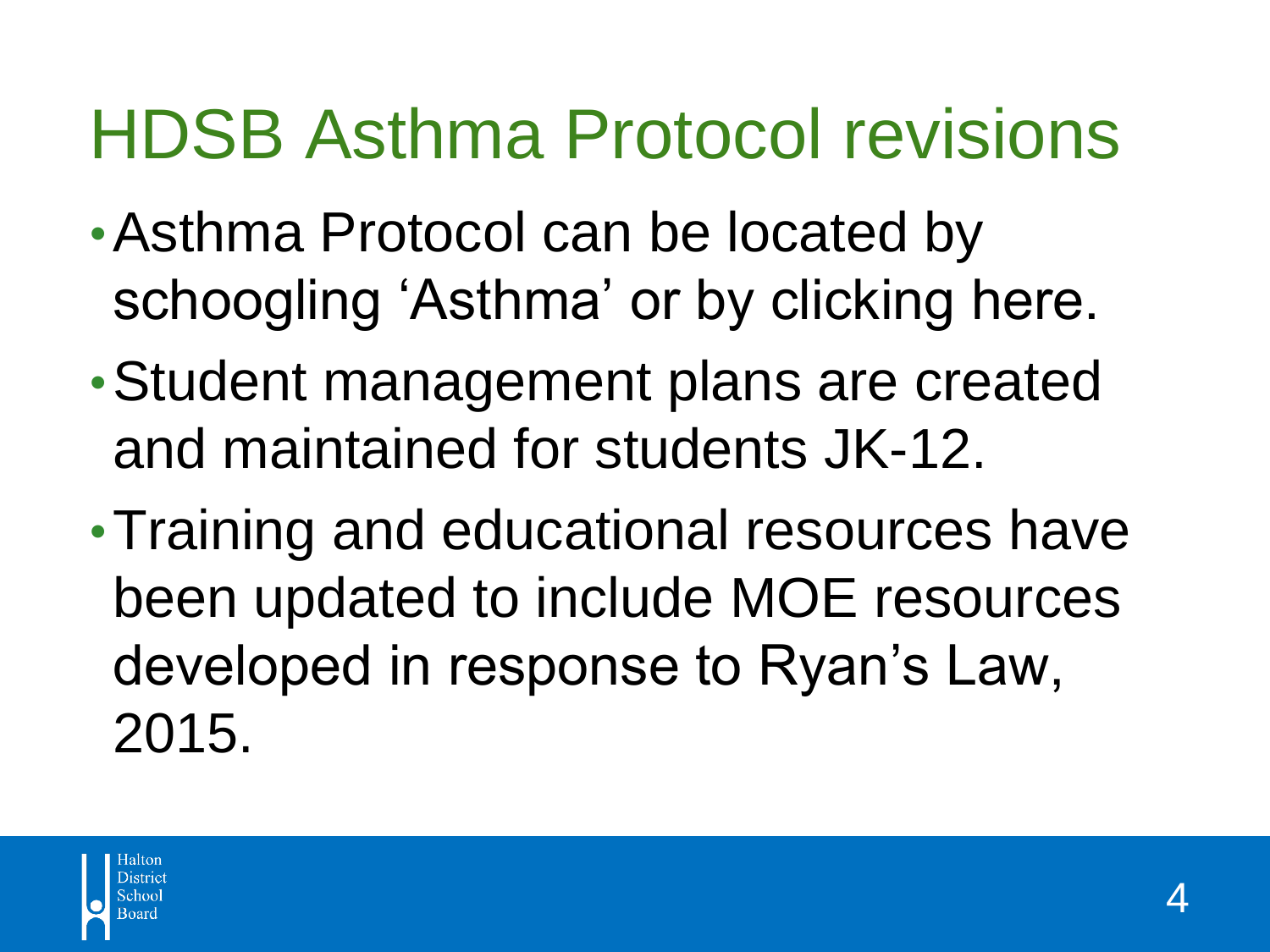#### Video Training

- Please click here to watch the video developed by Ophea for completion of training requirement.
- •Additionally you may wish to view the following slides in this presentation for a review of the information.

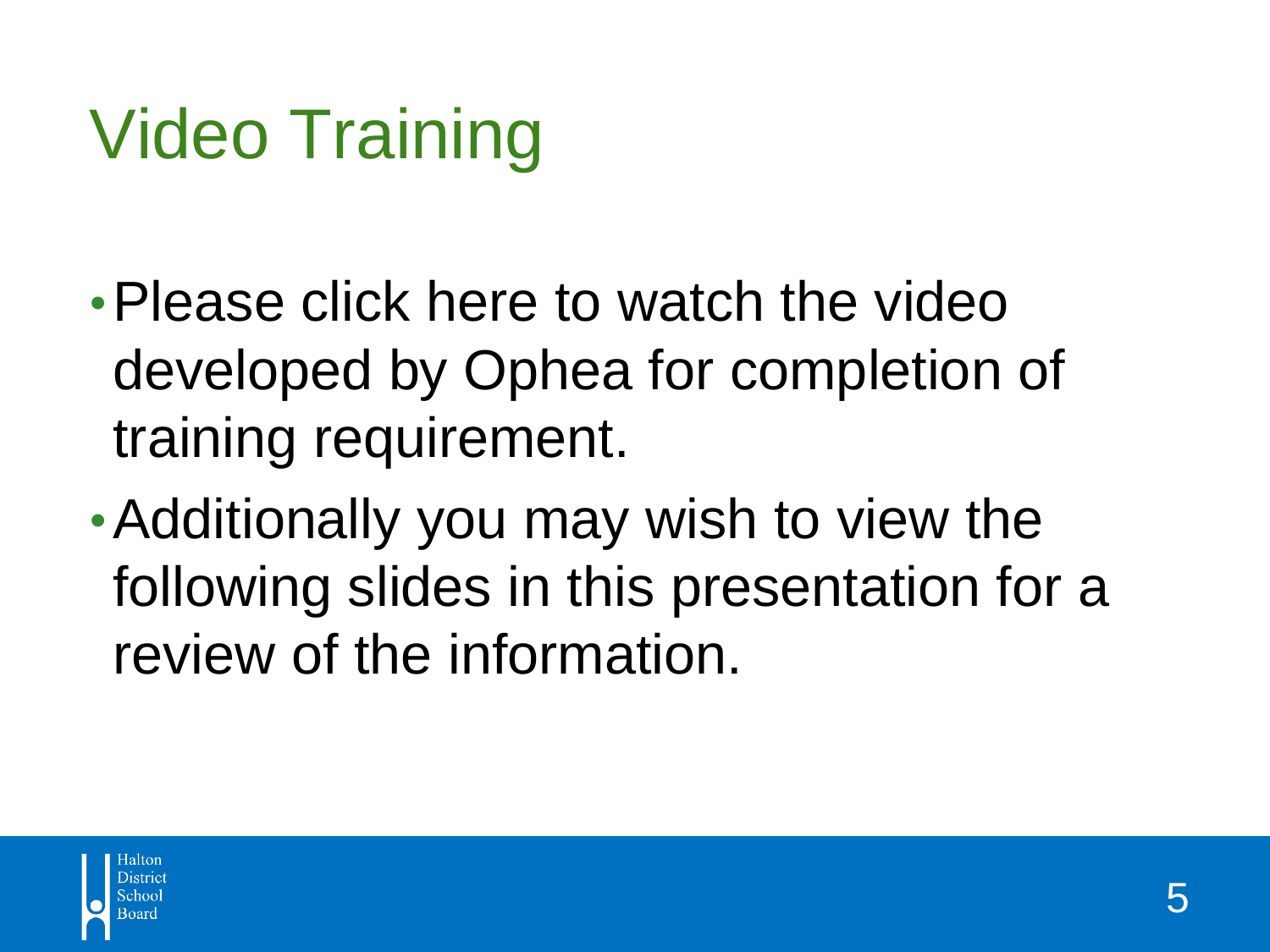# **What's the big deal?**

- •1 in 5 children have asthma
- •Leading cause of school absenteeism and hospitalizations
- •>50% have poor control of the disease
- •80% of asthma deaths could be prevented with proper education
- •Asthma and anaphylaxis commonly coexist

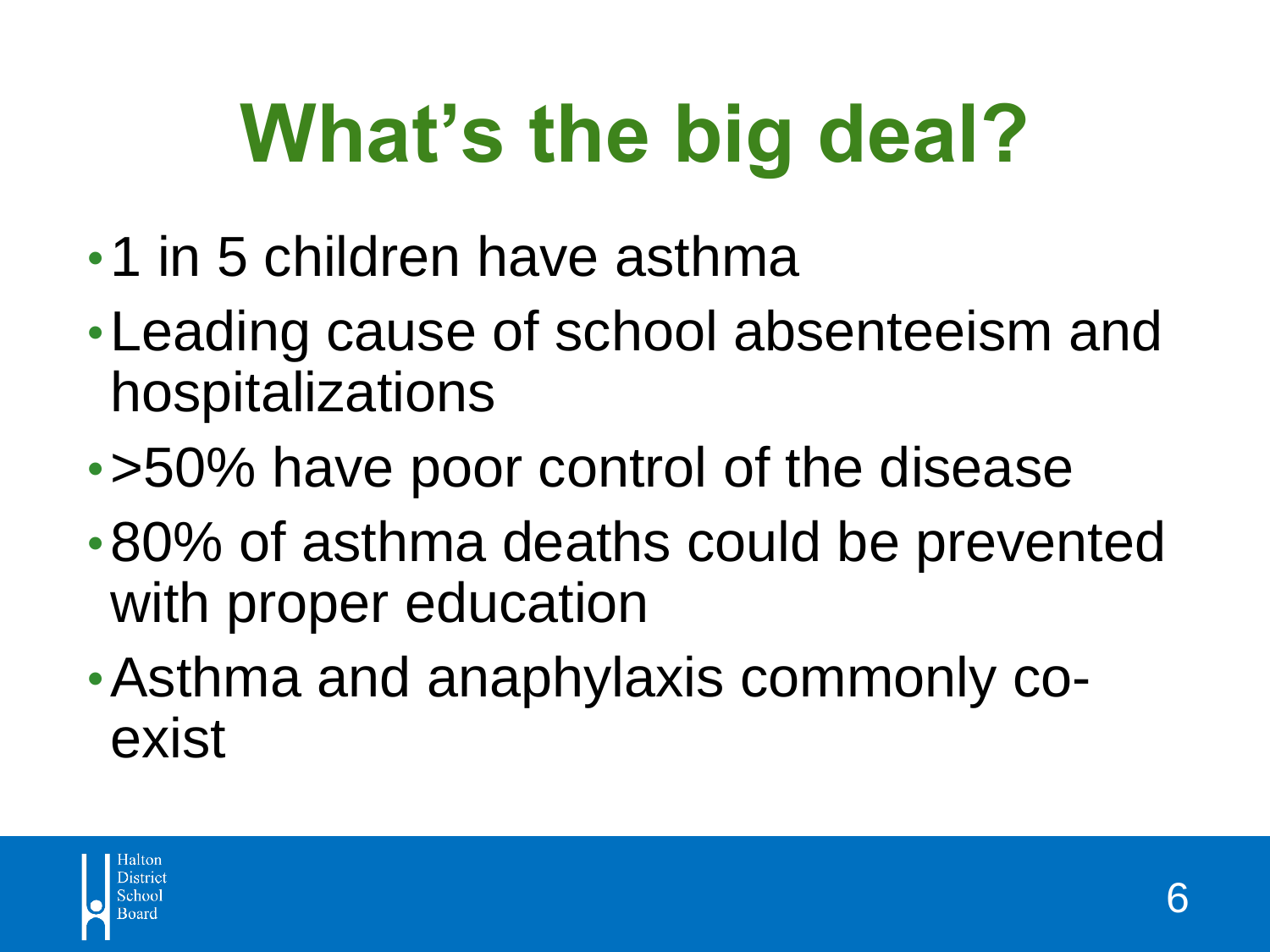#### **What is Asthma?**

Asthma is a chronic inflammatory condition that occurs in the smaller airways of the lungs.

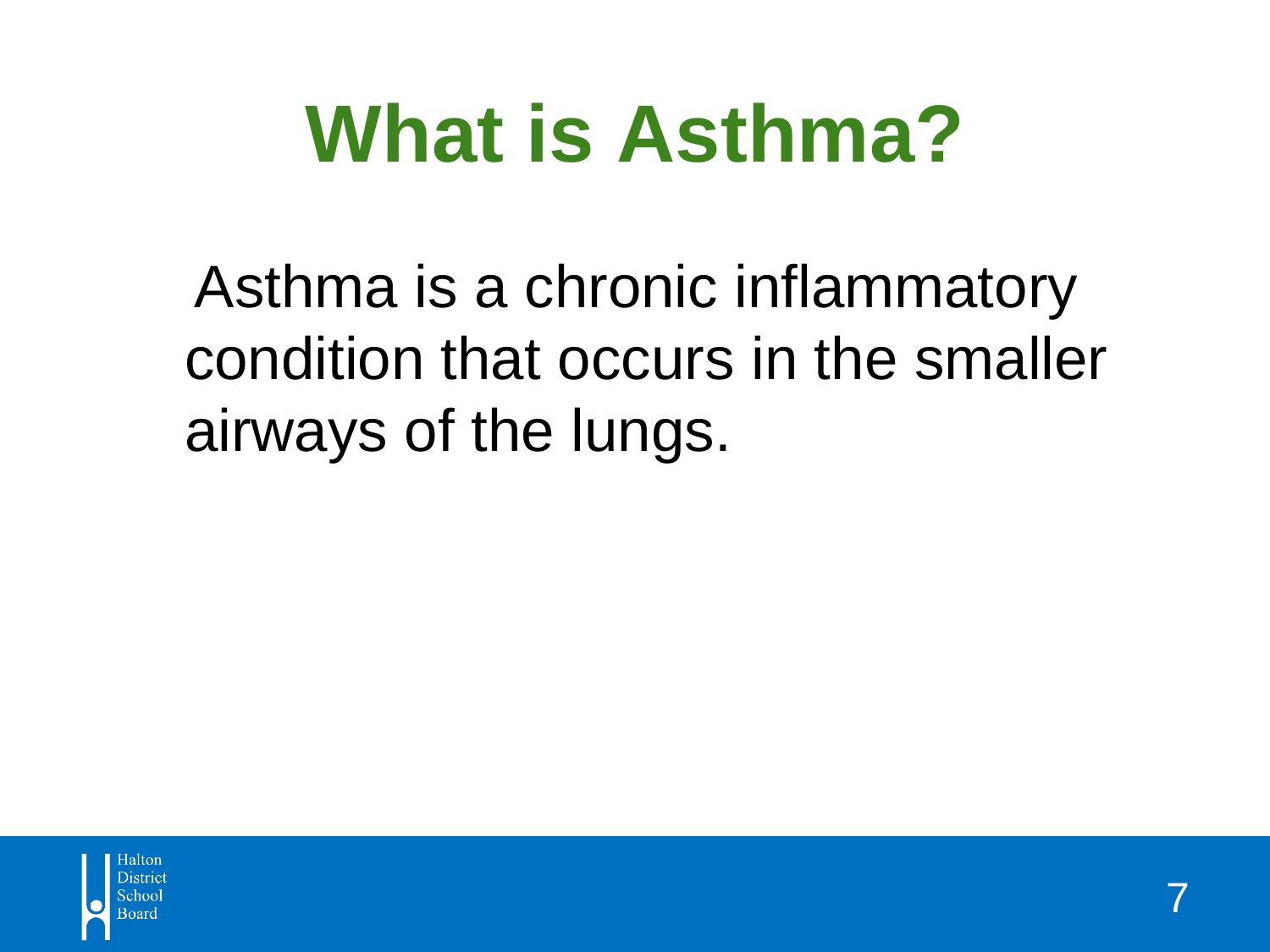# **Asthma Triggers**

- They make asthma symptoms worse.
	- –Physical Exercise
	- –Pets
	- Colds/Viruses
	- Dust mites
	- Cold weather
	- –Perfume

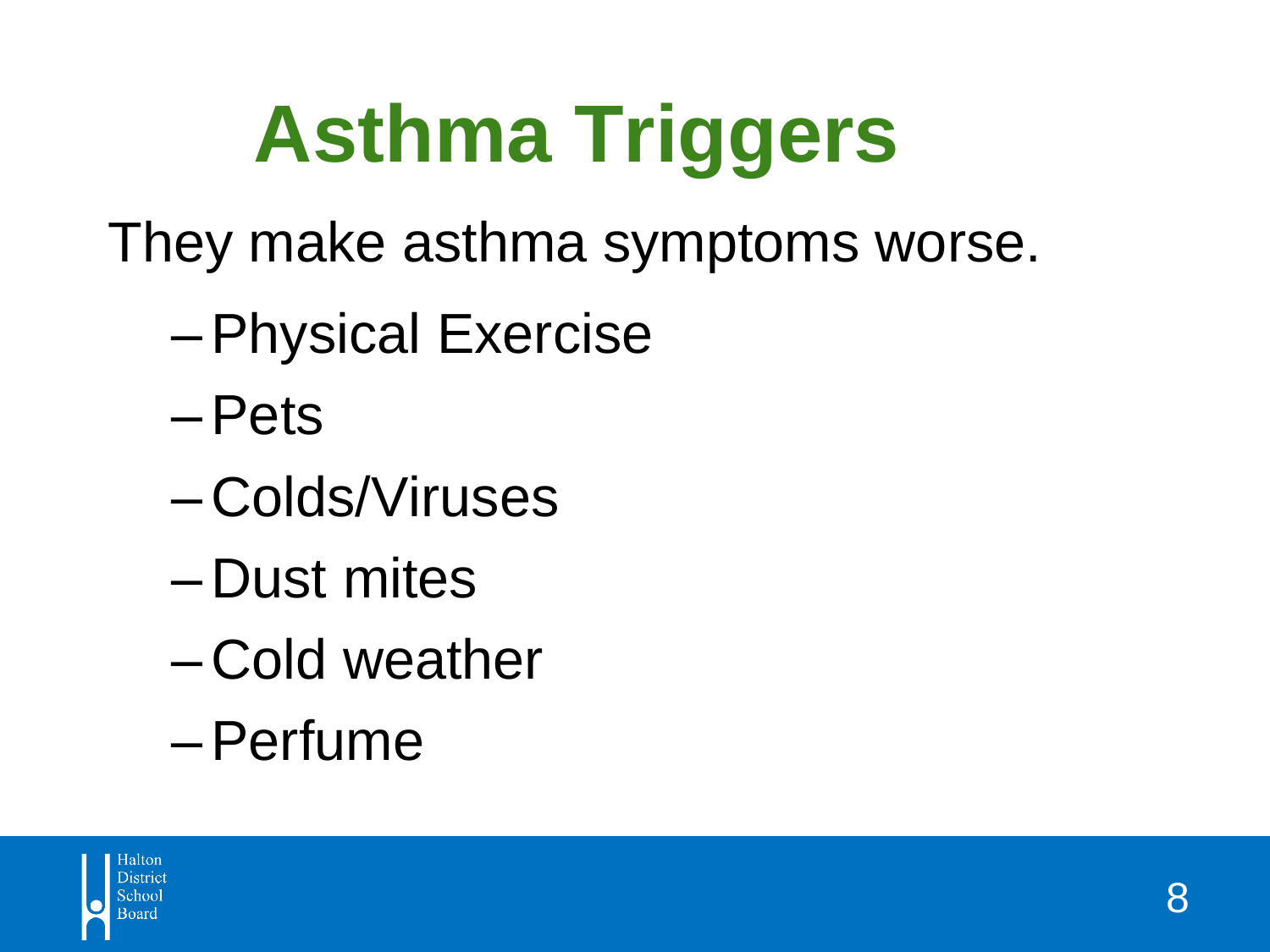#### **What Happens When Asthma is Triggered?**

•lining of the airways starts to swell • muscles around airways tighten • mucous production increases

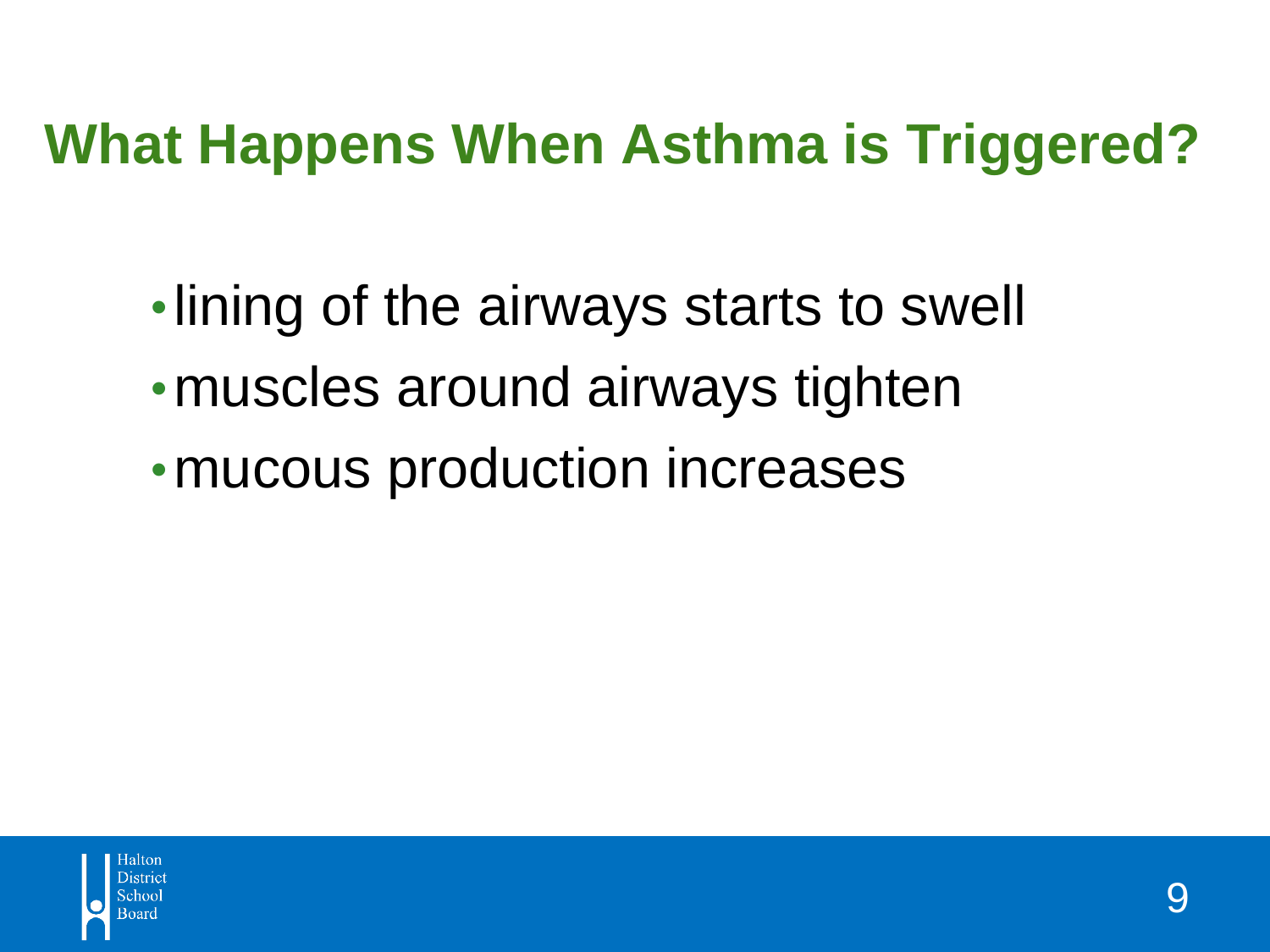# **Asthma Signs & Symptoms**

•Coughing •Wheezing •Chest tightness •Shortness of breath •Difficulty Breathing

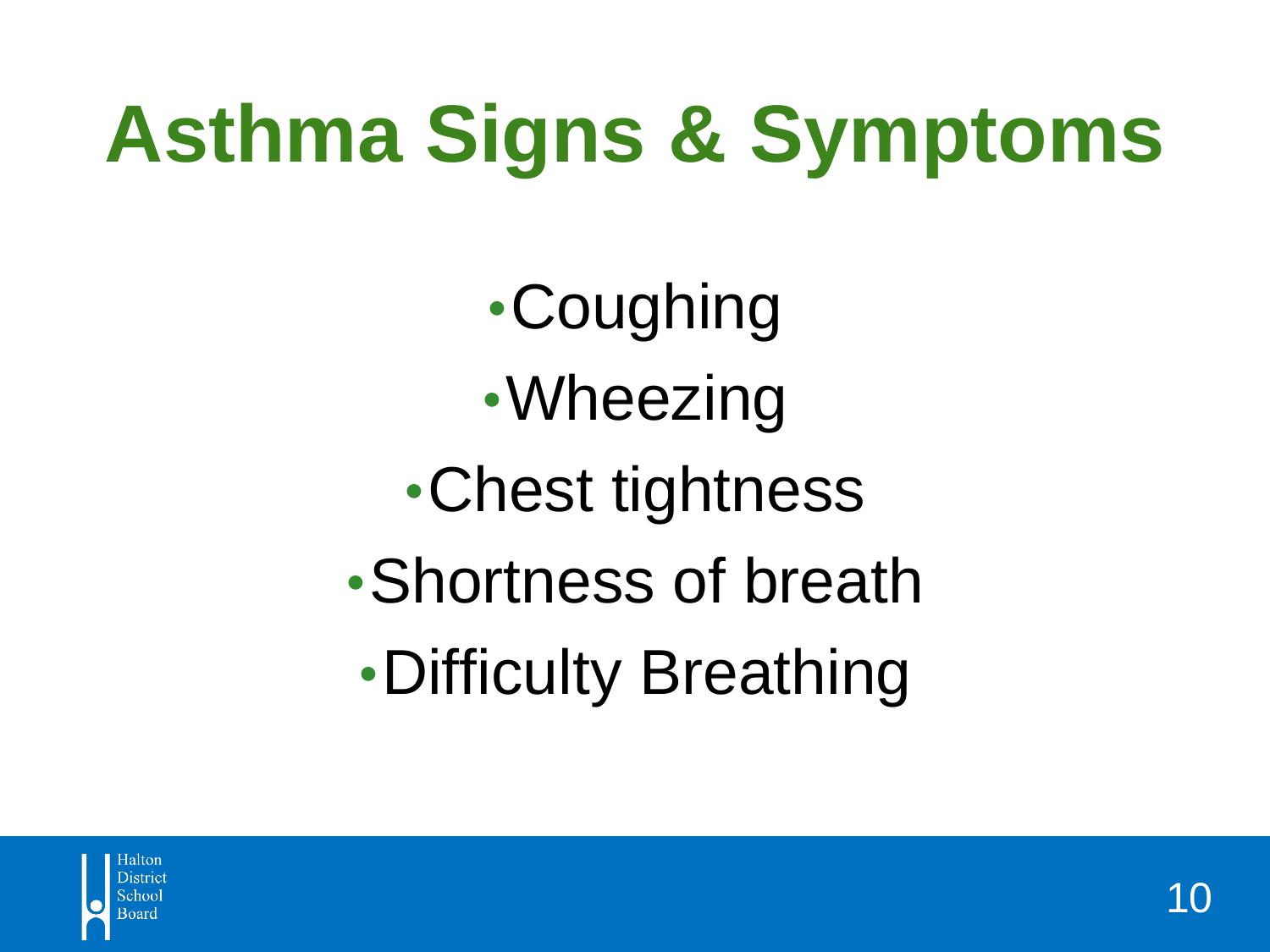#### **Exercise Induced Asthma (EIA)**

- One of the most common triggers
- Symptoms may occur during or after exercise
- •All students need to be physically active and avoidance of exercise should not be a solution

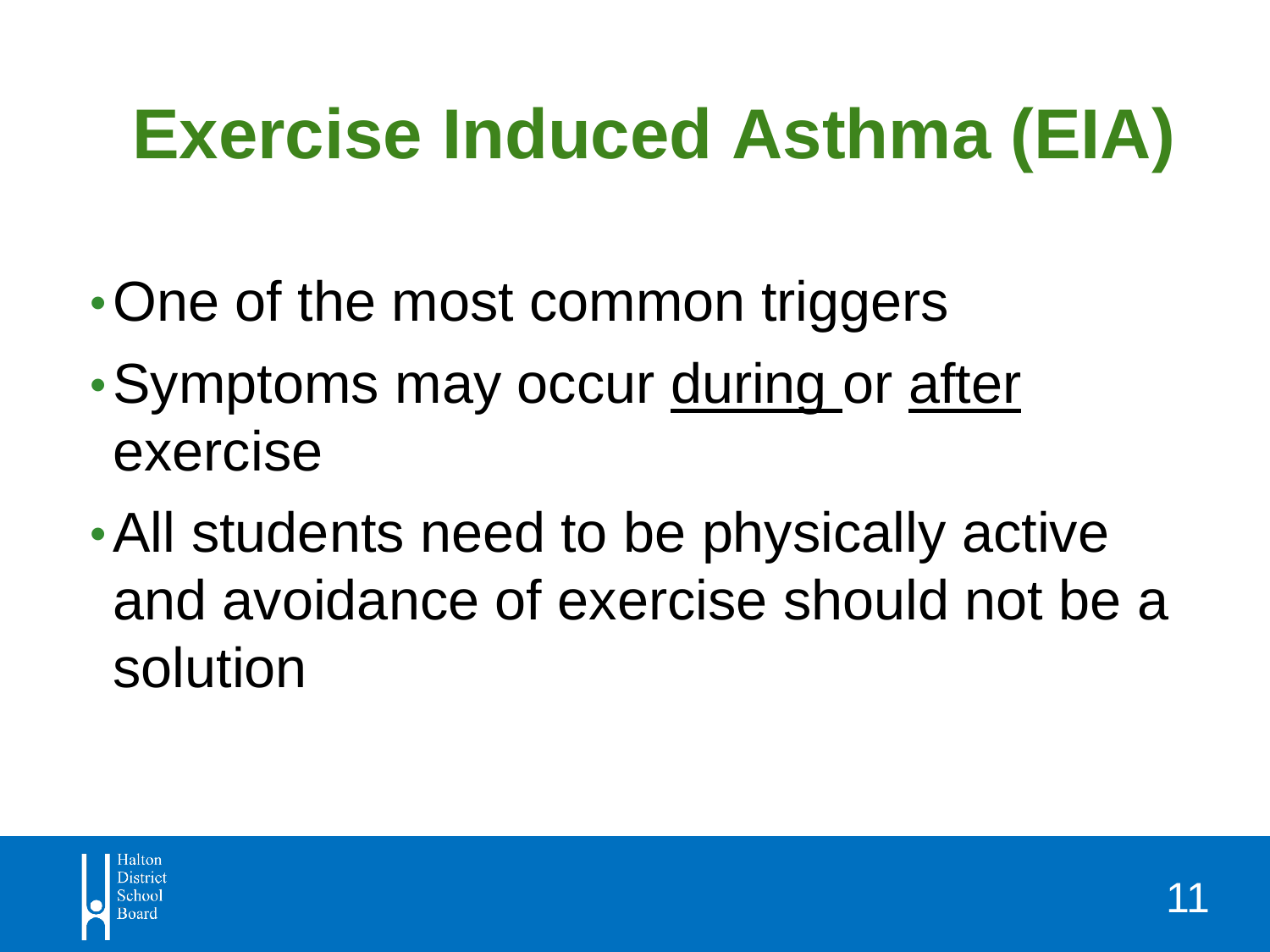#### **Treatment of EIA**

- •STOP the activity, SIT and REST
- •Take reliever inhaler
- •Symptoms should improve within 5-10 minutes of taking the reliever
- •When symptoms are relieved, the student may resume the activity

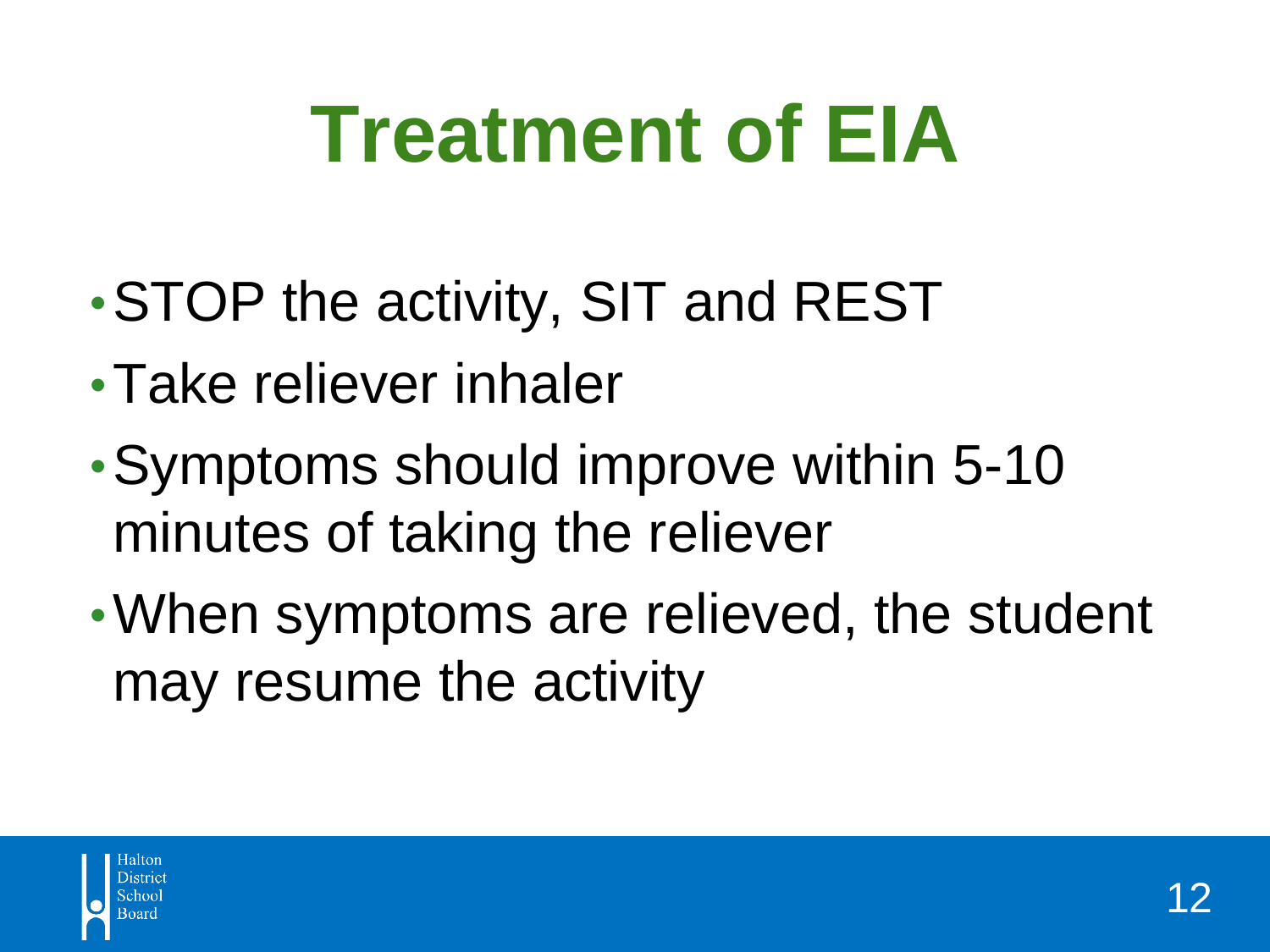## **Controller Medication**

- •Controls asthma symptoms
	- Decreases and prevents swelling of the airways
	- Can take days to weeks of regular use to work effectively
- •Usually given 2 times a day before and after school at home
- •Various colours (orange, purple, brown, red)

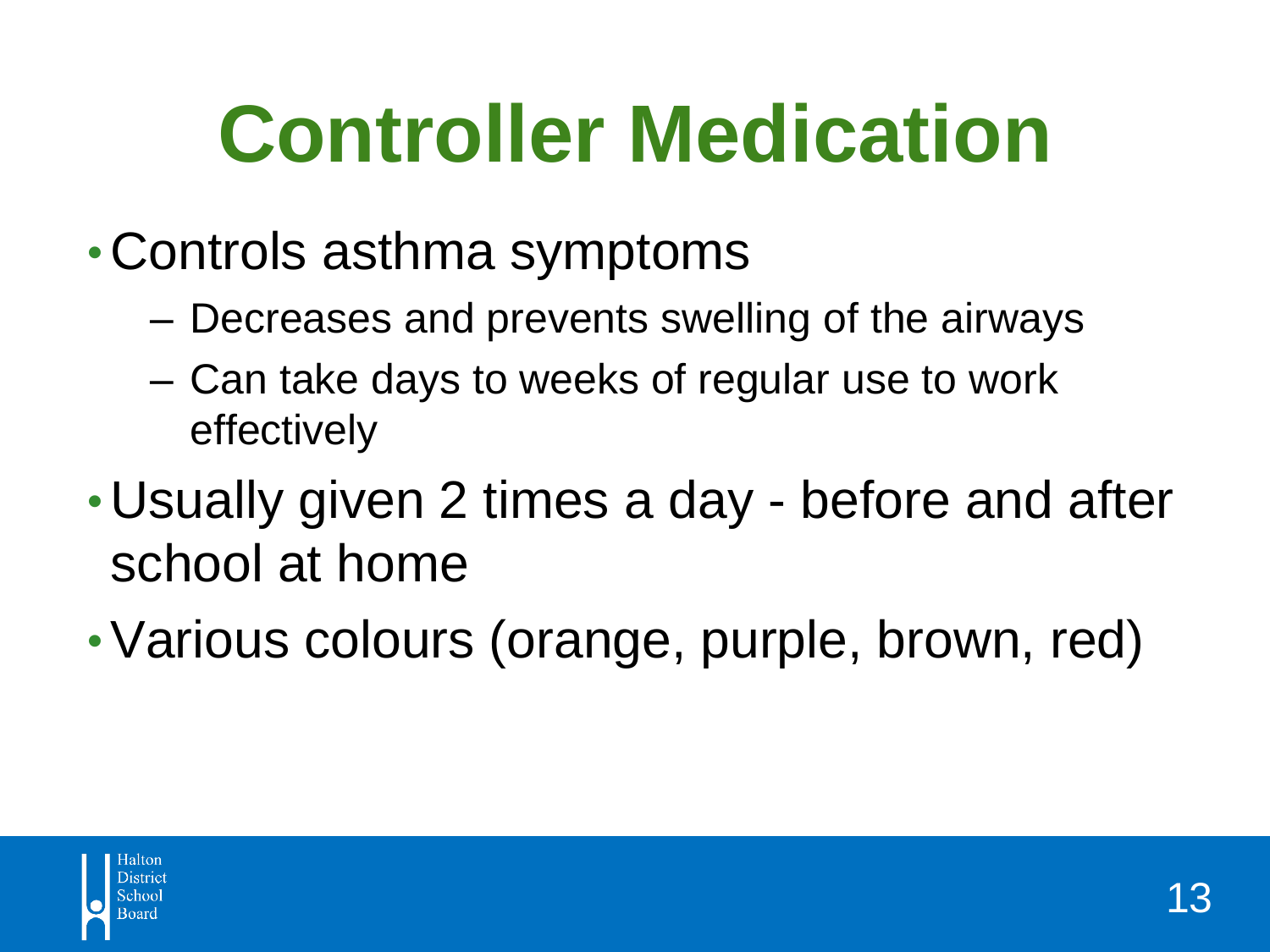#### **Reliever/Rescue Medication**

- •A rescue medication blue in colour
- Provides relief quickly, within minutes
- •Relaxes the muscles of the airways
- •Taken only when needed or prior to exercise if indicated
- •Needs to be accessible at all times

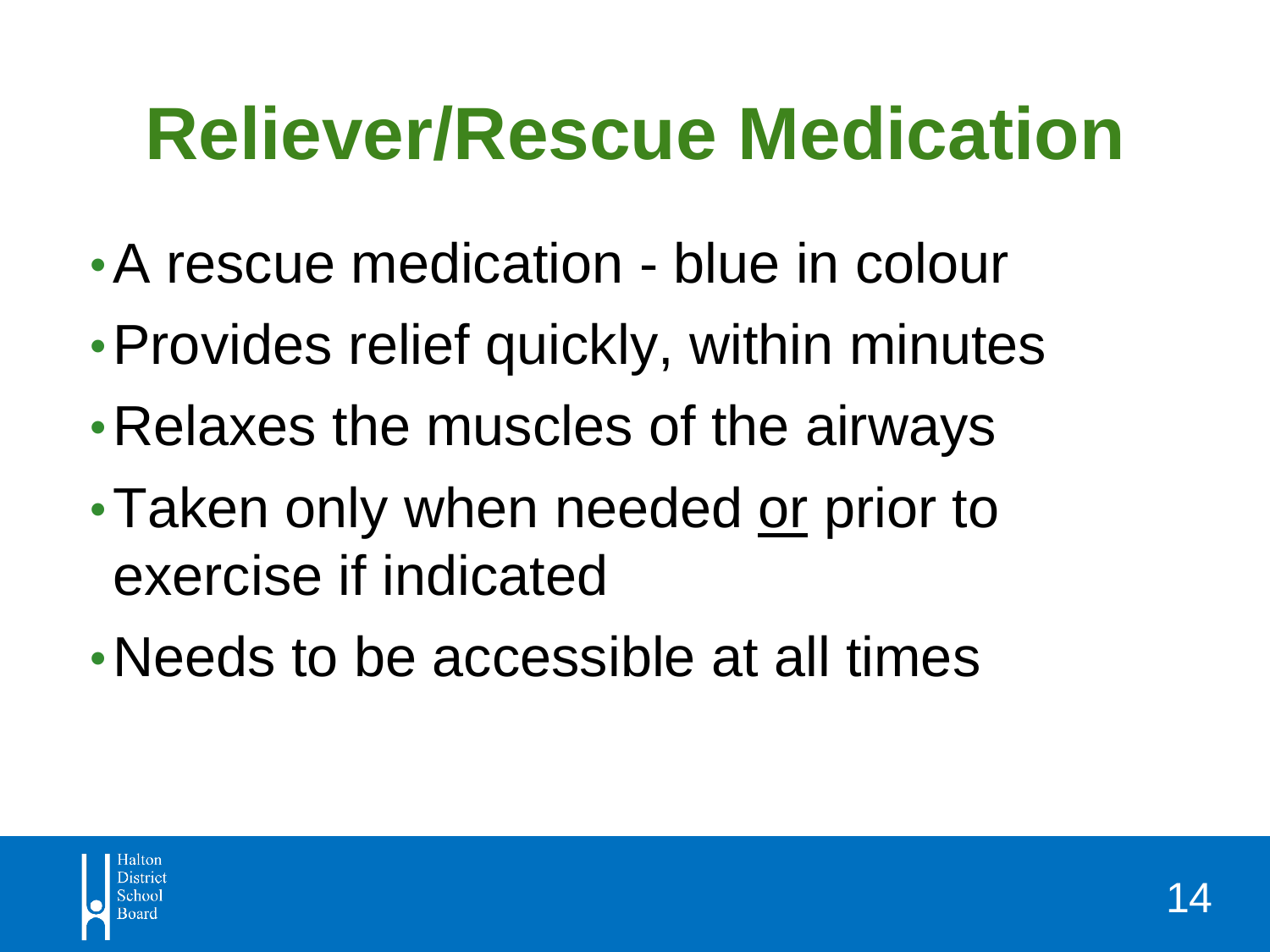# **Mild Warning Signs**

- •Continuous coughing
- •Complaints of chest tightness
- •Difficulty breathing ↑ breathing rate
- •Wheezing (not always heard)
- •Increased restlessness and irritability
- •Increased use of reliever

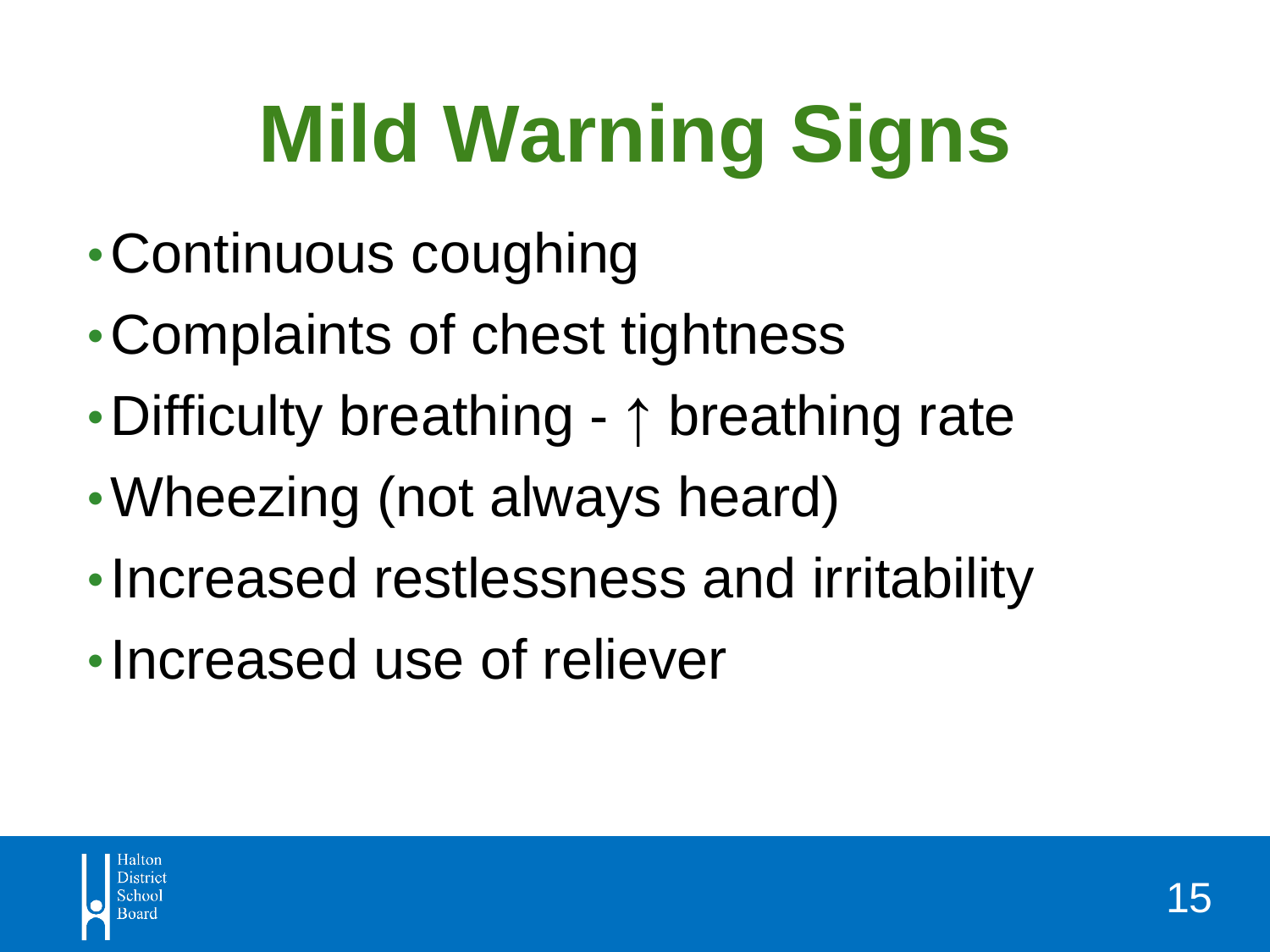#### **What to do**

- •Administer the reliever inhaler immediately
- •Stay calm and reassure child
- •Have child breathe slowly and deeply
- •Notify parent of episode
- •Child can resume normal activity once feeling better

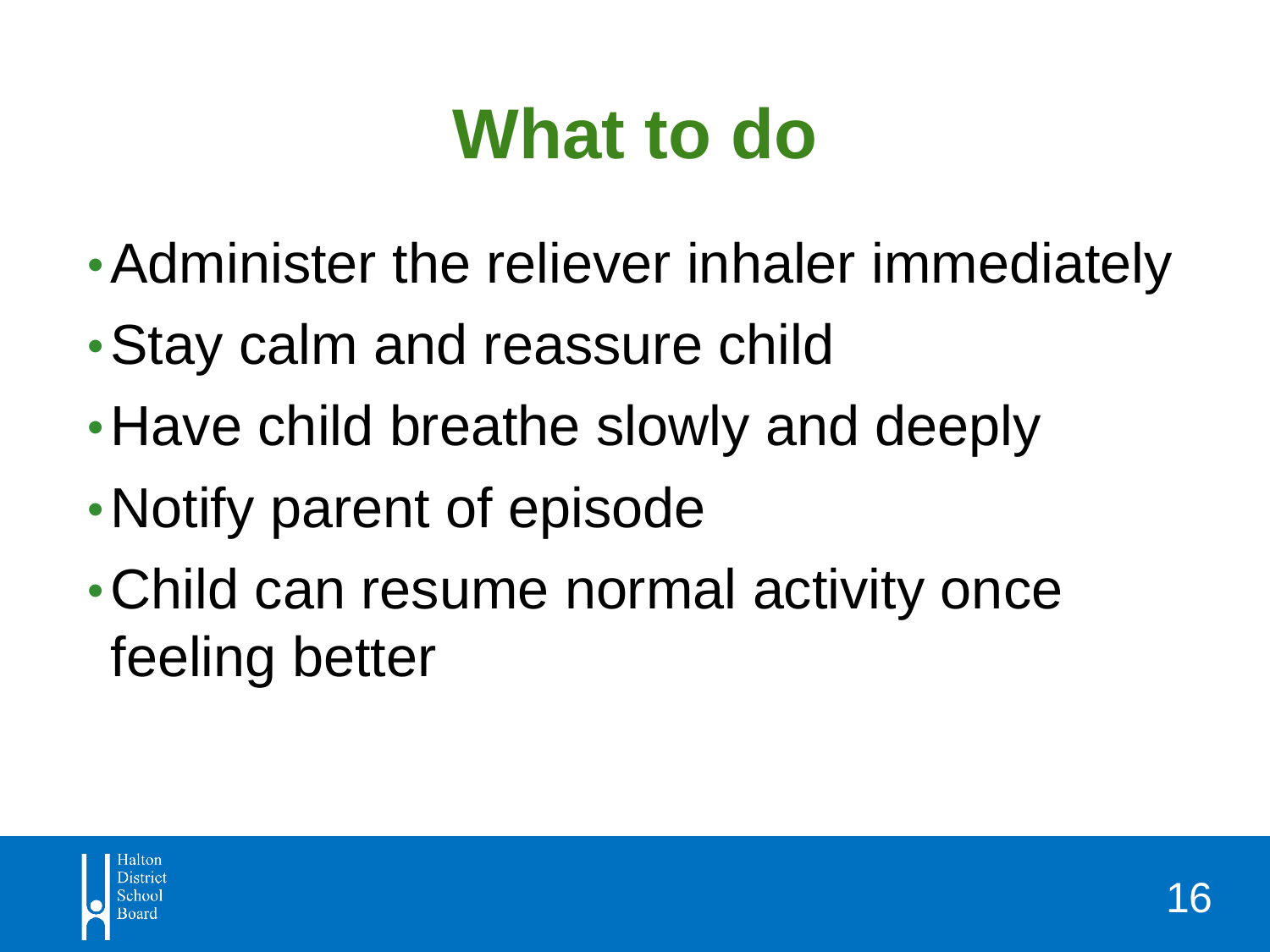# **Severe Warning Signs**

- •No improvement after taking reliever inhaler within 5-10 minutes
- •Unable to catch breath more than 25 breathes per minute
- •Only able to talk in 1-2 word sentences
- •Neck muscles tighten, ribs are showing with each breath
- •Lips and nails are blue or gray

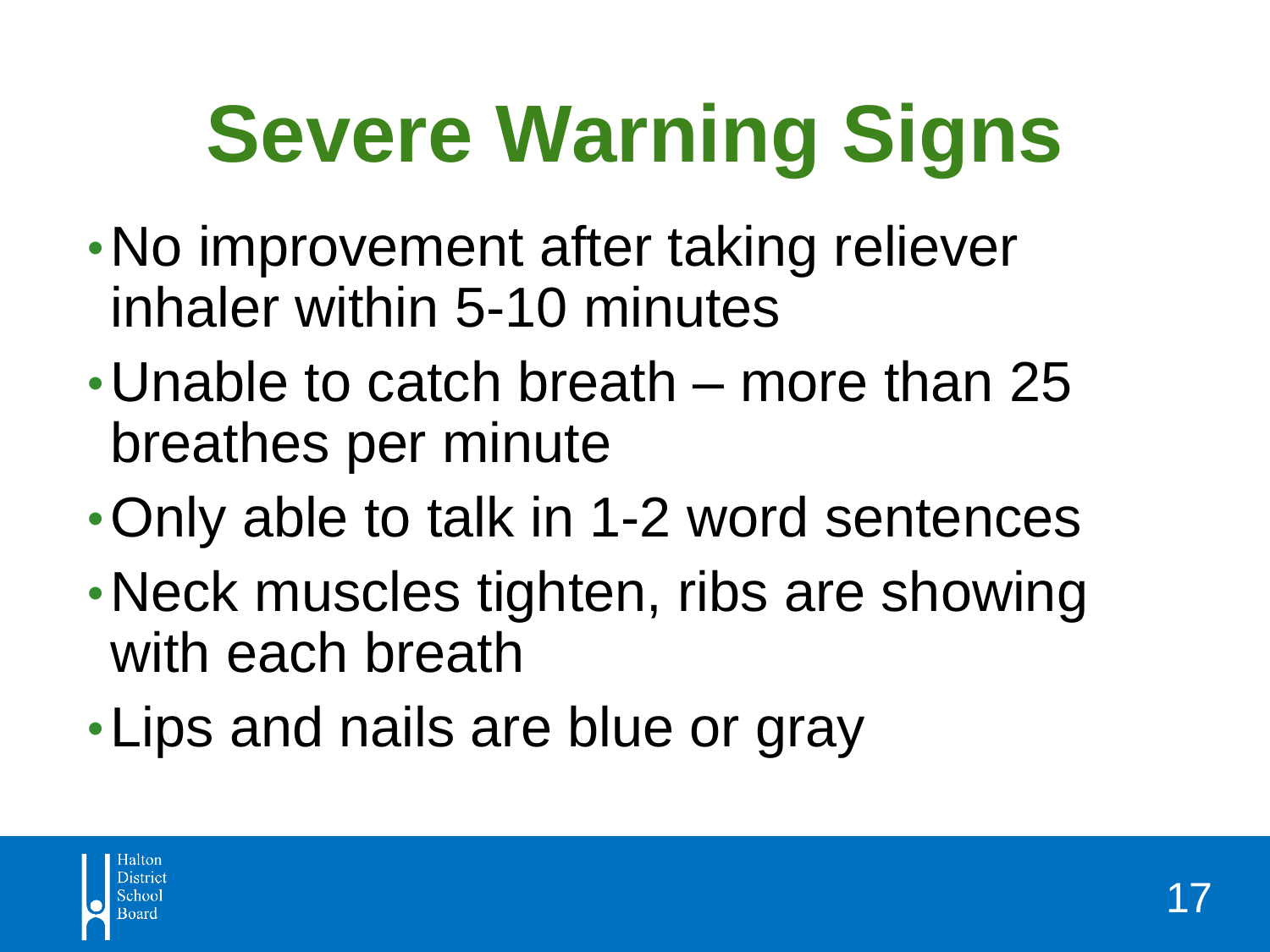## **In an Emergency**…

- •If medication is ineffective within 5-10 minutes, or child is in severe respiratory distress – *Call 911*
- •Continue to administer reliever inhaler until help arrives
- •Stay calm, remain with the child
- •Have child breath slowly and deeply

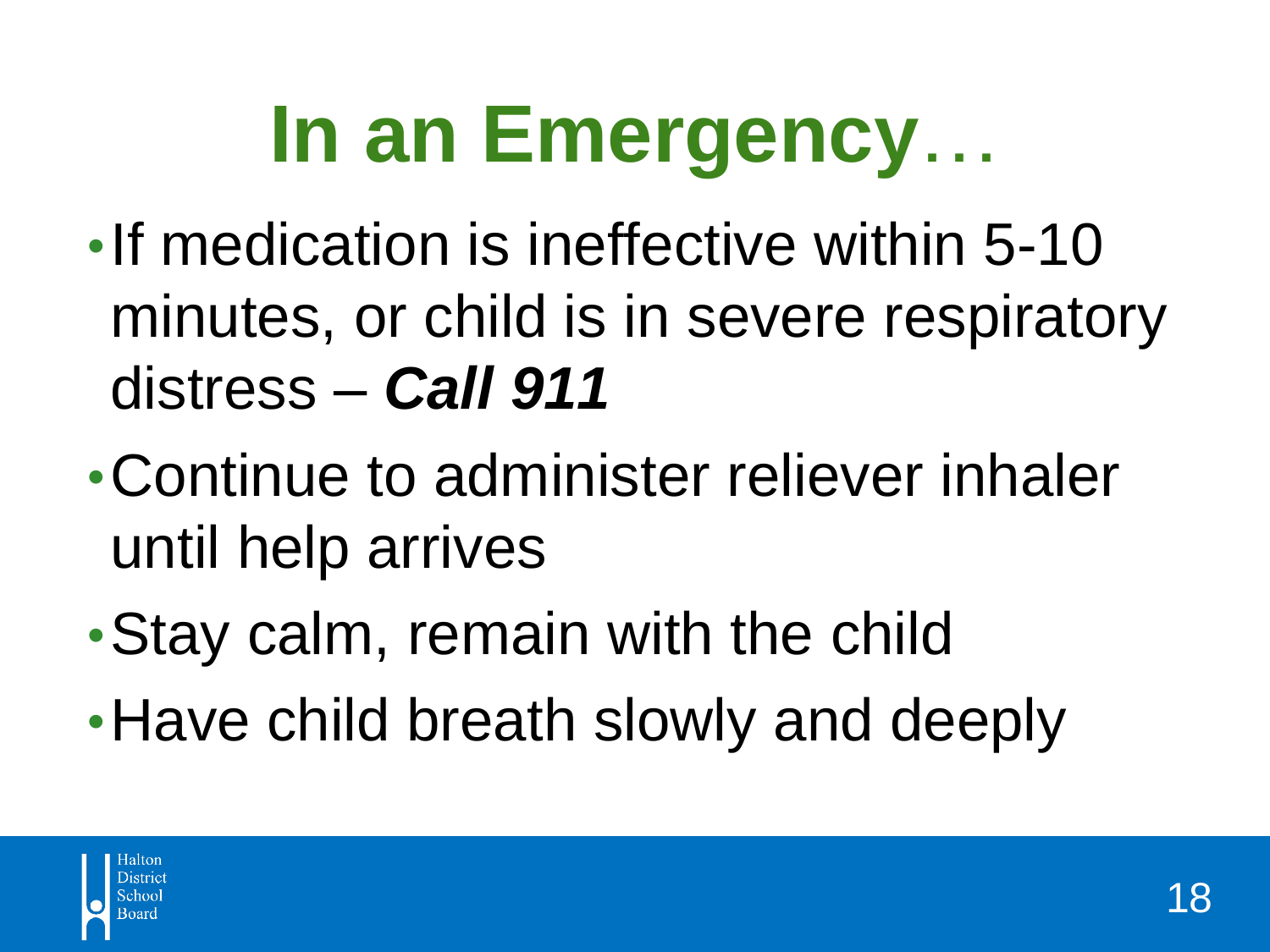#### **Click for Video [Demonstration](http://www.lung.ca/lung-health/get-help/how-use-your-inhaler)**











#### *BRICANYL®* **TURBUHALER®**

(Terbutaline sulfate) 0.5 mg per dose Astra Pharma Inc.

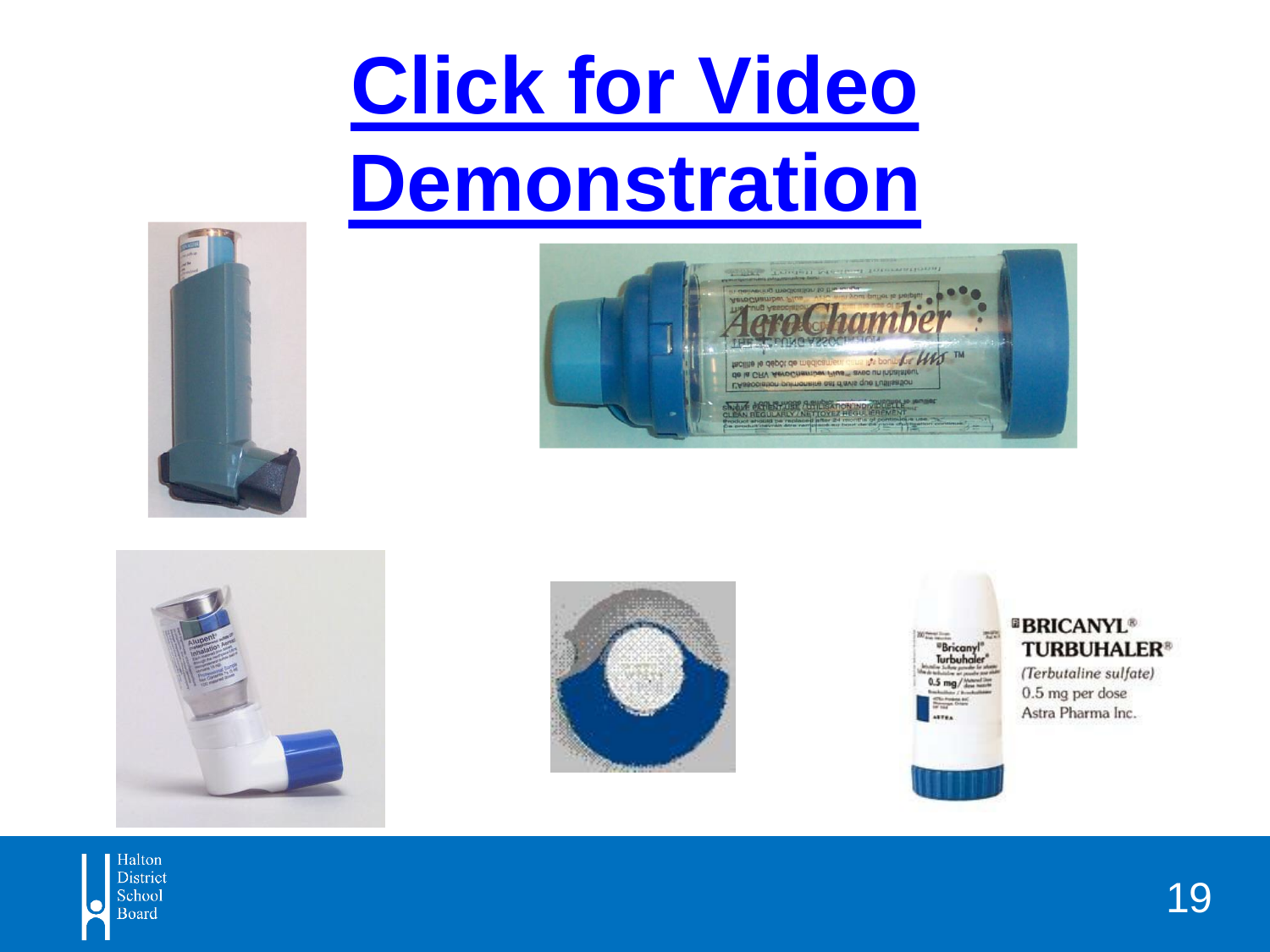# **Asthma is in Control if . . .**

- •Symptoms occur less than 4 days/week
- No disturbance in sleep
- •The blue reliever inhaler is needed less than 4 times/week
- •Physical activity is normal
- •No missed school because of asthma